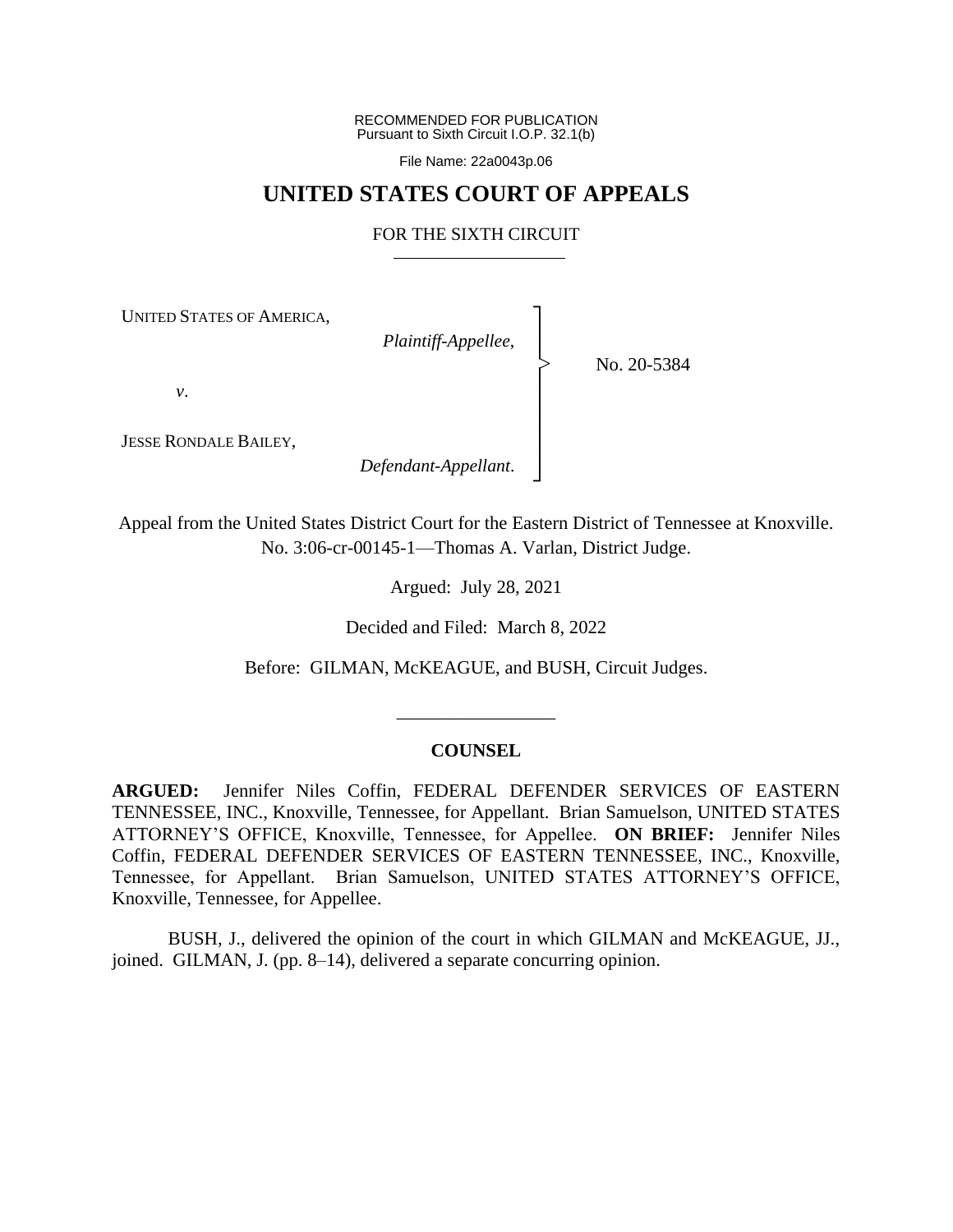# **OPINION** \_\_\_\_\_\_\_\_\_\_\_\_\_\_\_\_\_

\_\_\_\_\_\_\_\_\_\_\_\_\_\_\_\_\_

JOHN K. BUSH, Circuit Judge. In 2008, Jesse Rondale Bailey received a sentence of 360 months' imprisonment as a career offender for the possession and distribution of crack cocaine and powder cocaine. After the passage of the First Step Act in 2018, he moved for a sentence reduction. The district court denied his motion, and Bailey appealed. Because the district court's denial of Bailey's motion was not an abuse of discretion, we affirm.

## **I.**

Bailey's status as a career offender dates back to convictions for cocaine possession and facilitating second-degree murder. Those offenses resulted in his incarceration until 2005. Shortly after he was released from prison, Bailey engaged in conduct resulting in five federal charges: (1) one count of conspiring to distribute and possess with intent to distribute at least 5 kilograms of powder cocaine and at least 50 grams of crack cocaine, in violation of 21 U.S.C. §§ 846 and 841(a)(1), (b)(1)(A); (2) two counts of distributing at least 50 grams of crack cocaine, in violation of 21 U.S.C. §  $841(a)(1)$  and  $(b)(1)(A)$ ; (3) one count of distributing at least 5 grams of crack cocaine, in violation of 21 U.S.C.  $\S$  841(a)(1) and (b)(1)(B); and (4) one count of distributing an unspecified quantity of powder cocaine, in violation of 21 U.S.C. § 841(a)(1) and  $(b)(1)(C)$ . In 2008, Bailey was convicted on all five counts.

Before his sentencing, the Government filed a notice informing the district court that Bailey had a prior felony drug conviction and was, therefore, subject to an enhanced mandatory minimum of twenty years' imprisonment for the  $(b)(1)(A)$  offenses. Bailey was also classified as a career offender because of his prior convictions. Those factors led to a Sentencing Guidelines range of 360 months to life imprisonment.

Bailey objected to his career-offender classification and asked for a sentence "ten years less than the actual guideline range would be if he was not a career offender." The district court overruled his objections after considering the relevant sentencing factors set out in 18 U.S.C. § 3553(a). It noted Bailey's "extensive criminal history[,]" his "lack of respect for the law[,]"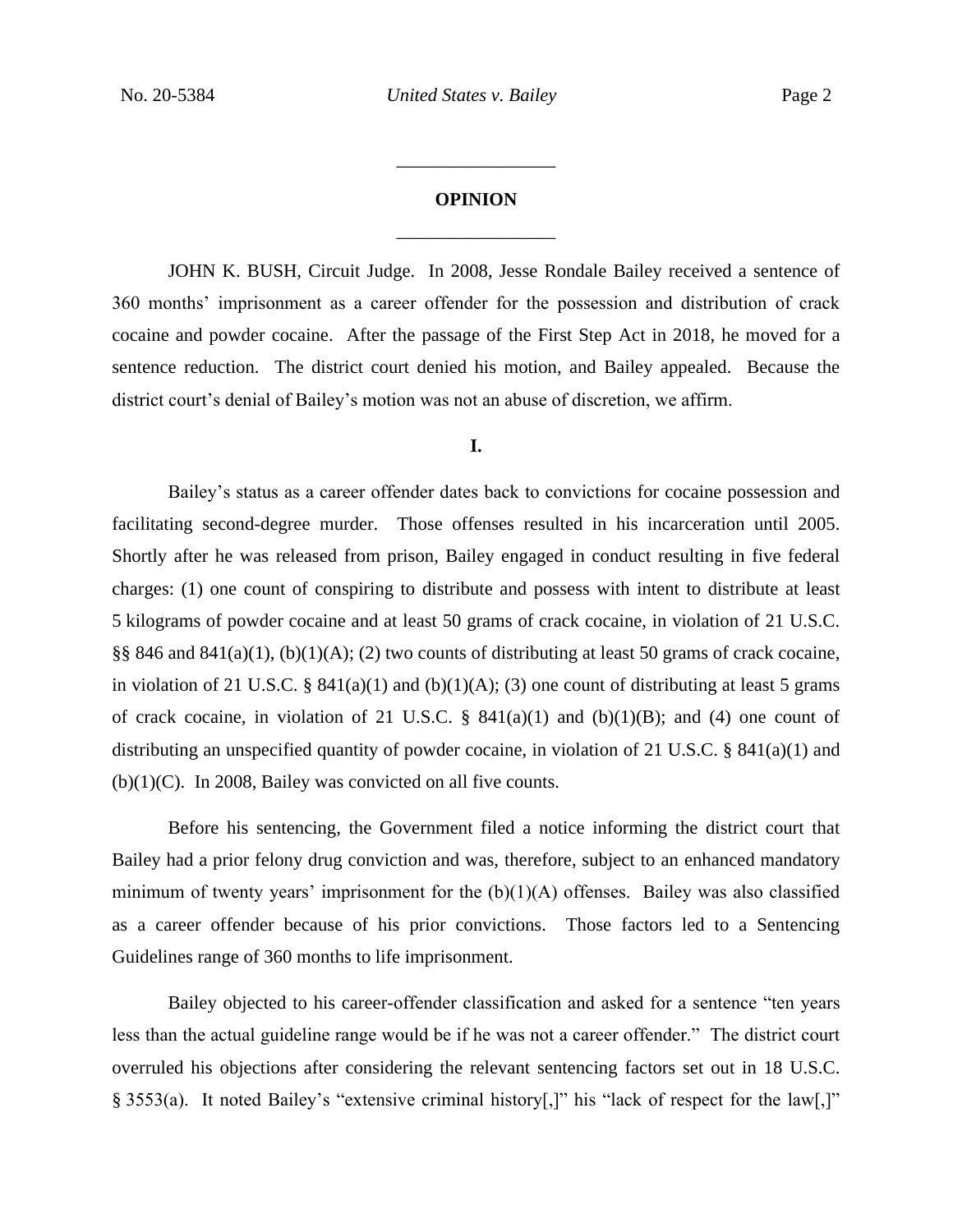and its hope that Bailey would "further his education and get his GED while he was with the Bureau of Prisons." The court then imposed a sentence of 360 months' imprisonment, the bottom of Bailey's Guidelines range.

In 2010, Congress enacted the Fair Sentencing Act, Pub. L. No. 111-220, 124 Stat. 2372 (2010), to correct the unequal treatment of base and powder cocaine in the Federal Code by increasing the quantity of cocaine base necessary to trigger certain statutory penalties. The Fair Sentencing Act, however, did not apply to persons already sentenced at the time of its enactment. That changed with the First Step Act of 2018, which "allows courts to apply  $\S$  2(a) of the Fair Sentencing Act retroactively." *United States v. Smith*, 958 F.3d 494, 497 (6th Cir. 2020) (quoting *United States v. Beamus*, 943 F.3d 789, 791 (6th Cir. 2019)); *see also* First Step Act of 2018, § 404(a), (b), Pub. L. No. 115-391, 132 Stat. 5194, 5222 (First Step Act). Under the First Step Act, a district court can reduce a defendant's sentence if that defendant was previously sentenced for an offense covered under the Fair Sentencing Act. First Step Act, § 404(b).

In January 2019, Bailey moved pro se for a reduced sentence under the First Step Act. He argued that his sentence was excessive, "unjust and counterproductive," and "fail[ed] to serve an incapacitative [sic] goal[.]" He pointed to his efforts to "rehabilitate himself through a variety of education, vocational, and selfhelp programs" and his continuous employment during his period of incarceration. Assisted by counsel, he filed another motion for a reduced sentence, arguing that he deserved a sentence reduction because of his incident-free record in custody and his completion of the programs mentioned above. In response, the Government noted that it "ha[d] no specific information to present in opposition to a sentence reduction," but that "nothing in [§ 404] shall be construed to require a court to reduce a sentence[.]" The Government also noted that Bailey's Guidelines range was unchanged.

The district court, this time a different judge, denied Bailey's request, finding that "the First Step Act's provisions did not affect [Bailey's] guideline range as a career offender[.]" The court "commend[ed] [Bailey] for his incident/discipline-free history and completion of drug education classes," but it noted that his sentence was already at the bottom end of his Guidelines range. Bailey timely appealed, arguing that the district court abused its discretion by refusing to modify his sentence.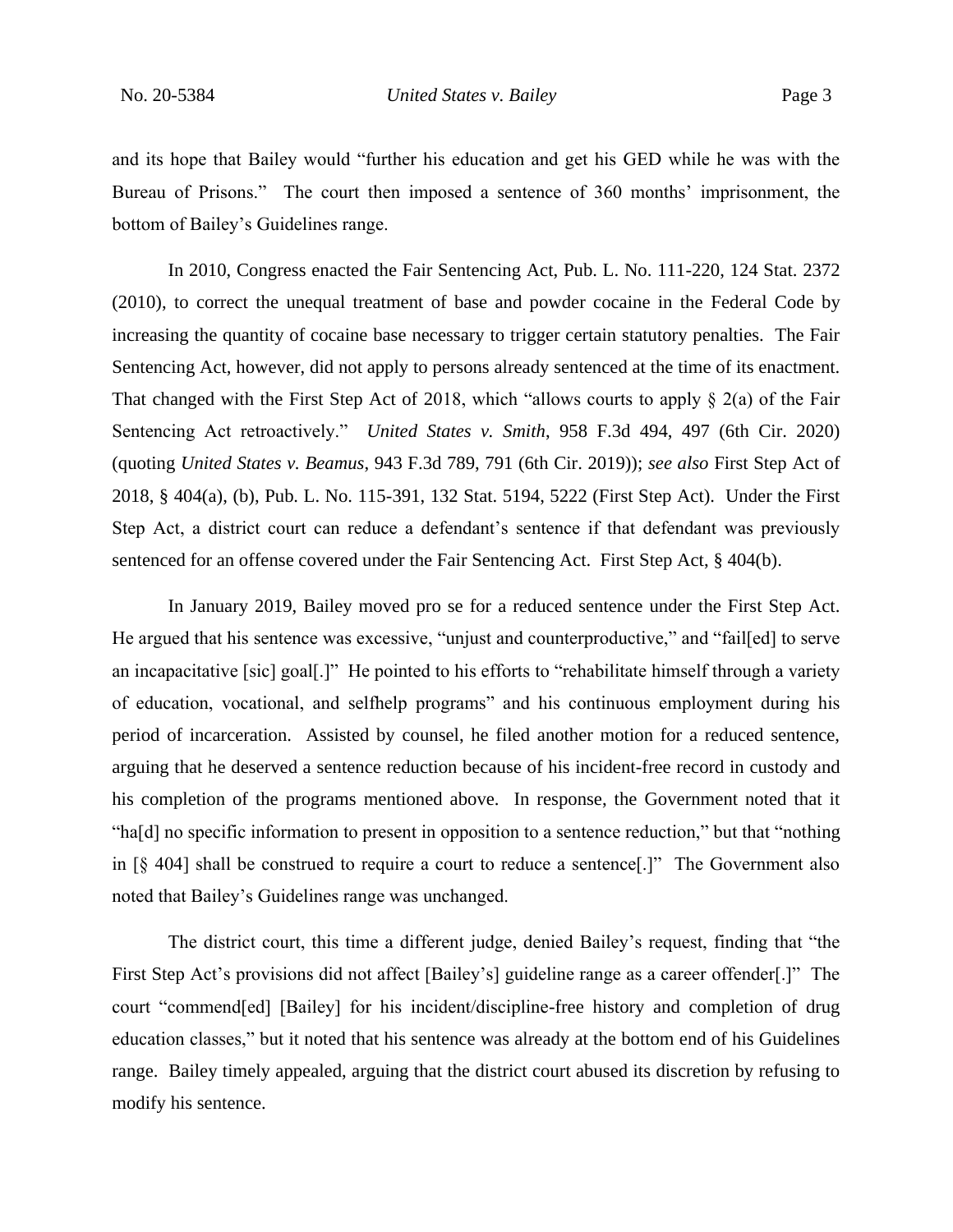We review a district court's denial of a motion for a sentence reduction under 18 U.S.C. § 3582(c)(1)(B) and the First Step Act for abuse of discretion. *United States v. Smith*, 959 F.3d 701, 702 (6th Cir. 2020); *United States v. Moore*, 582 F.3d 641, 644 (6th Cir. 2009). An abuse of discretion occurs when a district court "relies on clearly erroneous findings of fact, uses an erroneous legal standard, or improperly applies the law." *United States v. Flowers*, 963 F.3d 492, 497 (6th Cir. 2020) (quoting *United States v. White*, 492 F.3d 380, 408 (6th Cir. 2007)). A district court's decision will be vacated "only if we are 'firmly convinced that a mistake has been made.'" *Smith*, 959 F.3d at 702 (quoting *Moore*, 582 F.3d at 644).

We review sentences for procedural and substantive reasonableness. *United States v. Boulding*, 960 F.3d 774, 783 (6th Cir. 2020). In examining the resentencing decision for procedural error, we look to whether the court has engaged in a "thorough renewed consideration of the § 3553(a) factors." *Id*. at 784. And we review whether the district court "adequately explain[ed] the chosen sentence to allow for meaningful appellate review and to promote the perception of fair sentencing." *Gall v. United States*, 552 U.S. 38, 50 (2007); *Chavez-Meza v. United States*, 138 S. Ct. 1959 (2018).

## Procedural Reasonableness

Bailey argues that the district court abused its discretion by failing to engage in an adequate review of his circumstances. We disagree. As the Supreme Court has held, "[t]he appropriateness of brevity or length, conciseness or detail, when to write, what to say, depends upon [the] circumstances" at hand. *Chavez-Meza*, 138 S.Ct. at 1964 (quoting *Rita v. United States*, 551 U.S. 338, 356 (2007)). As the concurrence explains, an interested reader could not be faulted for finding our precedent in First Step Act cases less than clear. But we have affirmed brief orders in First Step Act cases, such as this one, where the district court had retained a bottom-of-Guidelines sentence. *See Smith*, 958 F.3d at 501.

Bailey cites a pair of out-of-circuit cases to support his contention that the district court should have provided a more comprehensive explanation. However, those cases are not binding, nor do we find their reasoning persuasive. First, in the two cases Bailey cites, neither district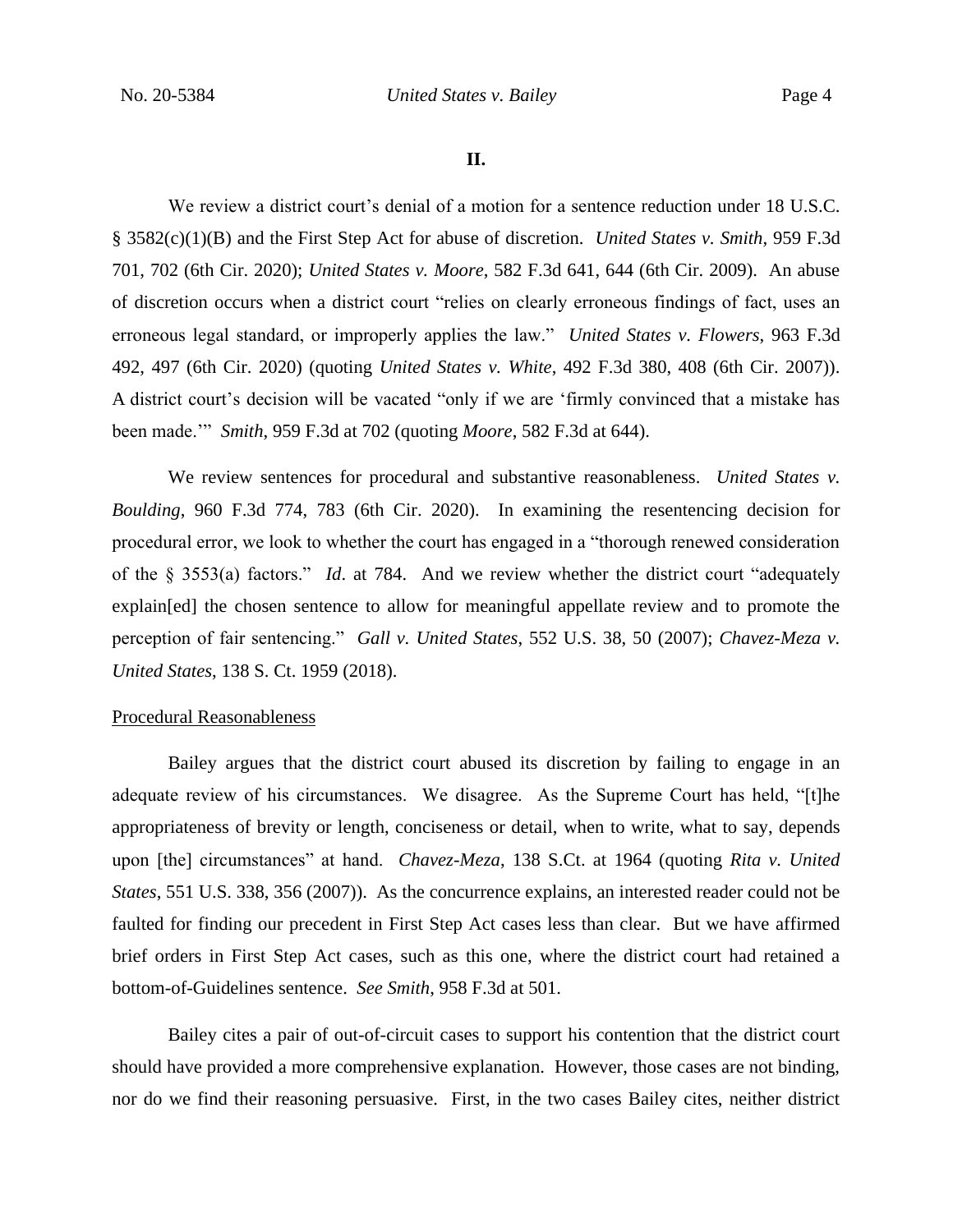court considered the respective defendant's admirable post-conviction conduct. *See United States v. Shaw*, 957 F.3d 734, 742 (7th Cir. 2020); *see also United States v. Martin*, 916 F.3d 389, 397–98 (4th Cir. 2019). The court here did just that, commending Bailey for "his incident/discipline-free history and completion of drug education classes[.]" Second, these cases conflict with this court's previous holdings that reconsiderations like the one the district court engaged in here were enough to satisfy the First Step Act. *See, e.g.*, *Smith*, 958 F.3d at 501; *see also United States v. Michael*, 836 F. App'x 408, 413 (6th Cir. 2020) (holding that the district court did not abuse its discretion in issuing a "fairly simple" explanation consisting of two sentences when granting a reduced sentence).

Although the district court's order was brief, it referred to multiple § 3553(a) factors and gave them "renewed" consideration. And the district court was correct to conclude that Bailey's status as a career offender meant that the First Step Act did not ultimately affect his Guidelines range, thus keeping his sentence the same after the "renewed" consideration. In sum, the district court had discretion under the First Step Act to reduce Bailey's sentence, but its refusal to do so cannot be considered an abuse of its discretion.

#### Substantive Unreasonableness

Bailey next argues that the district court abused its discretion by upholding a substantively unreasonable sentence. A sentence is substantively reasonable "if it is proportionate to the seriousness of the circumstances of the offense and offender, and sufficient but not greater than necessary, to comply with the purposes of § 3553(a)." *United States v. Moon*, 808 F.3d 1085, 1090 (6th Cir. 2015) (citations omitted). "[W]e may presume that sentences within the Guidelines are reasonable[.]" *United States v. Ushery*, 785 F.3d 210, 223 (6th Cir. 2015).

A sentence may be substantively unreasonable if it is "greater than necessary" when juxtaposed against the sentencing factors of 18 U.S.C. § 3553(a). *Holguin-Hernandez v. United States*, 140 S. Ct. 762, 766–67 (2020); *see also Moon*, 808 F.3d at 1090 ("[A] sentence is substantively unreasonable when the district court selects a sentence arbitrarily, bases the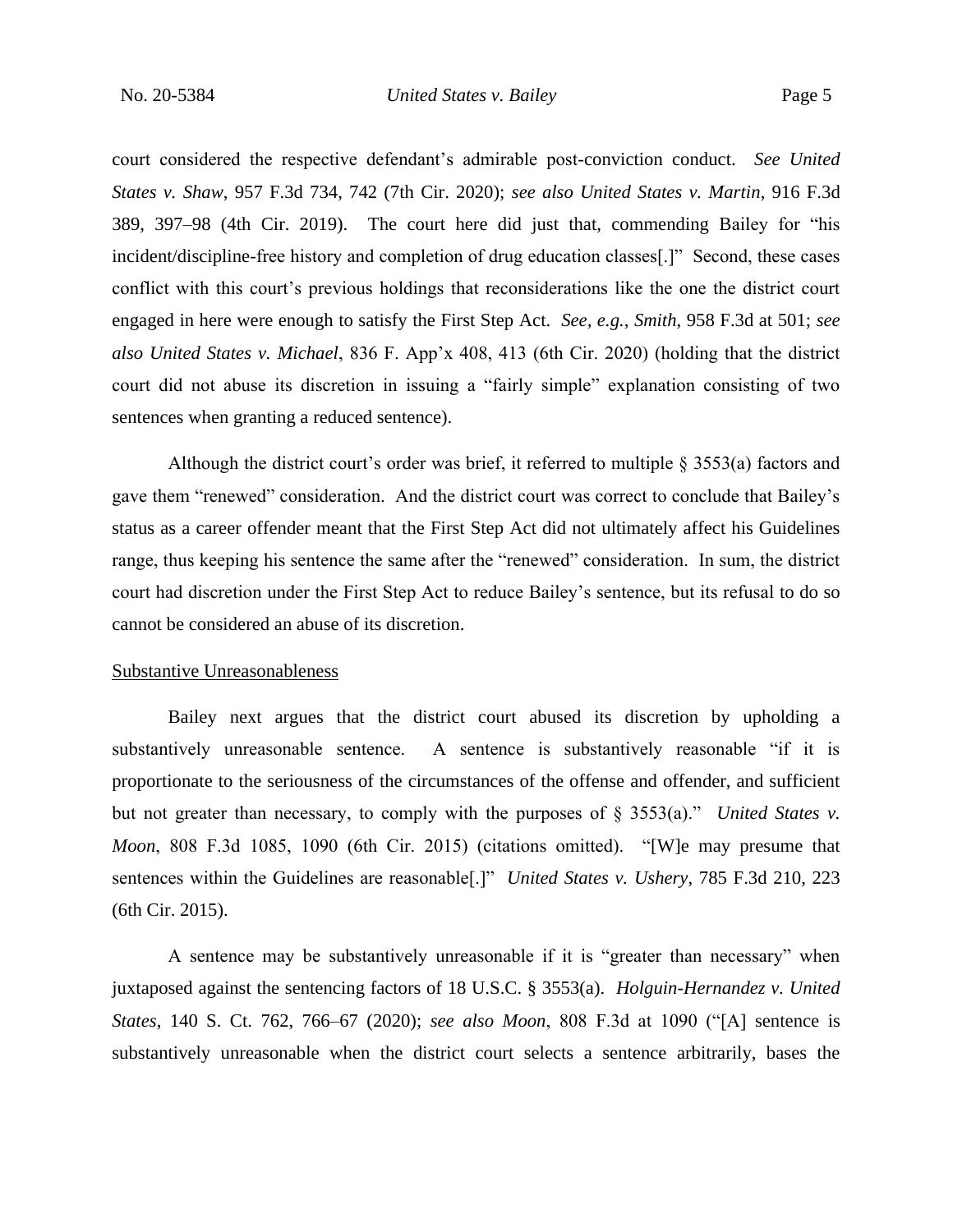sentence on impermissible factors, fails to consider relevant sentencing factors, or gives an unreasonable amount of weight to any pertinent factor." (cleaned up)).

Bailey claims that his "career offender sentence is substantively unreasonable because it rests on an impermissible reason, creates unwarranted disparity rather than avoids it, and is demonstrably greater than necessary." Essentially, he argues that his "sentence is too long." *Cf. United States v. Rayyan*, 885 F.3d 436, 442 (6th Cir. 2018). This is an "uphill climb" for Bailey, one he cannot make. *United States v. Faulkner*, 926 F.3d 266, 273 (6th Cir. 2019).

First, Bailey has not shown that his sentence rests on an impermissible reason. He relies on *Tapia v. United States*, 564 U.S. 319 (2011), to argue that the original district court's mentioning of rehabilitation in its written statement of reasons should be disqualifying. It is true that "a court may not impose or lengthen a prison sentence to enable an offender to complete a treatment program or otherwise to promote rehabilitation." *Id*. at 335. But this does not mean that a court cannot discuss rehabilitation at all. And it certainly does not mean that reversal is required just because rehabilitation was mentioned. *See id.*; *see also United States v. Krul*, 774 F.3d 371, 375 (6th Cir. 2014) (noting that *Tapia* "cannot mean that reversal is required whenever it is merely possible that rehabilitation drove the length of imprisonment").

Nor does the district court's refusal to reduce Bailey's sentence create unwarranted sentencing disparities. Within-Guidelines sentences such as Bailey's help reduce disparities, not create them. Indeed, this is "[t]he point of the [G]uidelines[.]" *United States v. Swafford*, 639 F.3d 265, 270 (6th Cir. 2011). Although Bailey presumably wants a below-Guidelines sentence, such a claim is "an unconventional ground for challenging a *within-[G]uidelines* sentence." *Id*. (emphasis in original). And arbitrarily picking and choosing sentences to push below the recommendations of the Guidelines would create a different sort of disparity, one we choose to avoid.

Finally, Bailey's sentence is not "greater than necessary." *Cf*. *Holguin-Hernandez*, 140 S. Ct. at 766–67. As we have noted, his sentence remains well within the Guidelines for a career offender. And the career-offender classification was correctly applied to Bailey as a result of his previous convictions. To the extent that Bailey argues that the district court erred in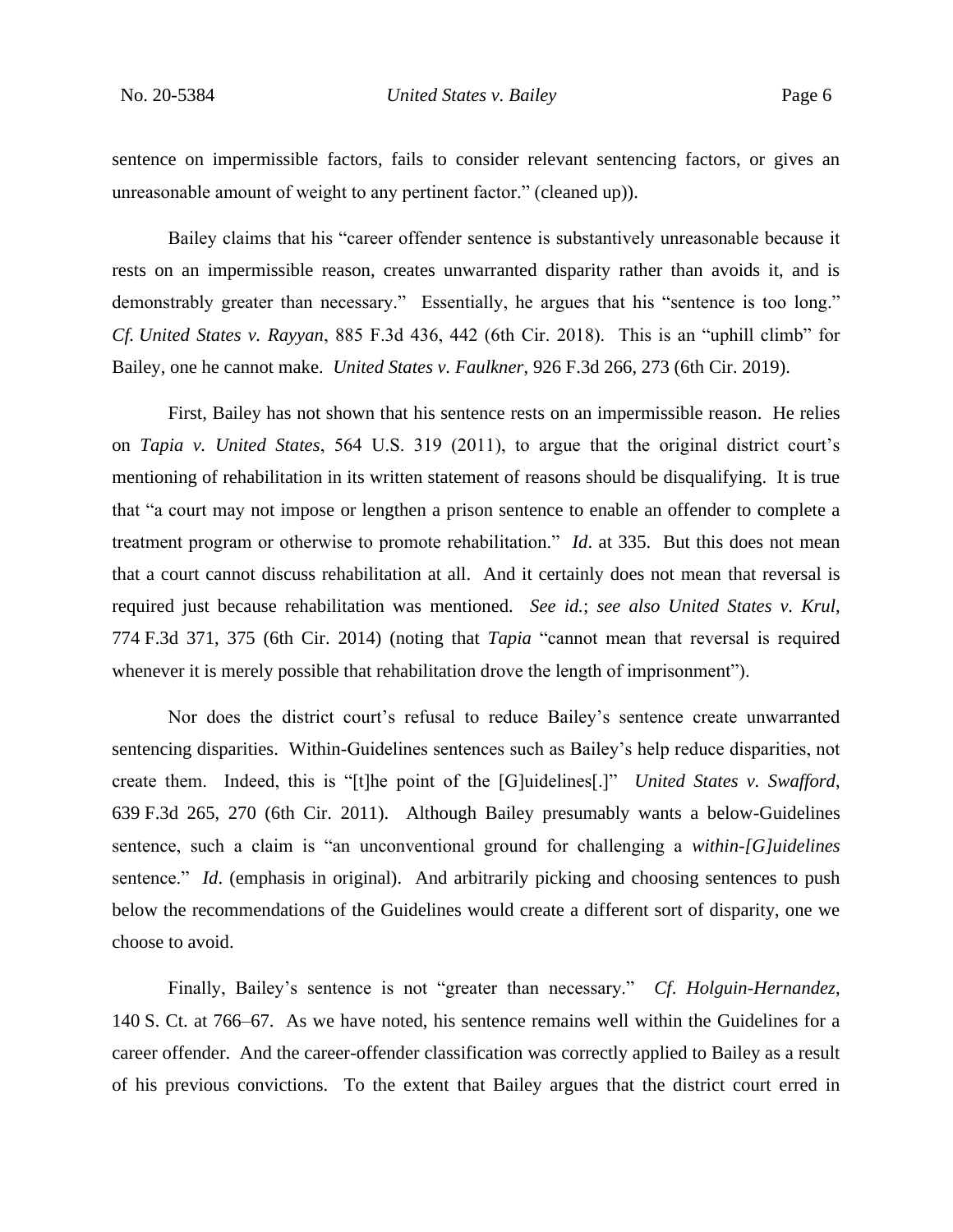considering these violent aspects of his criminal history, we have confirmed that "a district court may still consider . . . relevant information about the defendant's history and conduct" when exercising its discretion to reduce certain sentences under the First Step Act. *United States v. Foreman*, 958 F.3d 506, 511 (6th Cir. 2020) (quoting *United States v. Allen*, 956 F.3d 355, 357 (6th Cir. 2020) (cleaned up)). The district court did not abuse its discretion in refusing to modify Bailey's presumptively reasonable, within-Guidelines sentence.

#### **III.**

The district court plainly had the authority to reduce Bailey's sentence, but neither the First Step Act nor the Fair Sentencing Act required it to do so. Nor was its decision not to reduce his sentence an abuse of discretion. We **AFFIRM** the district court's order.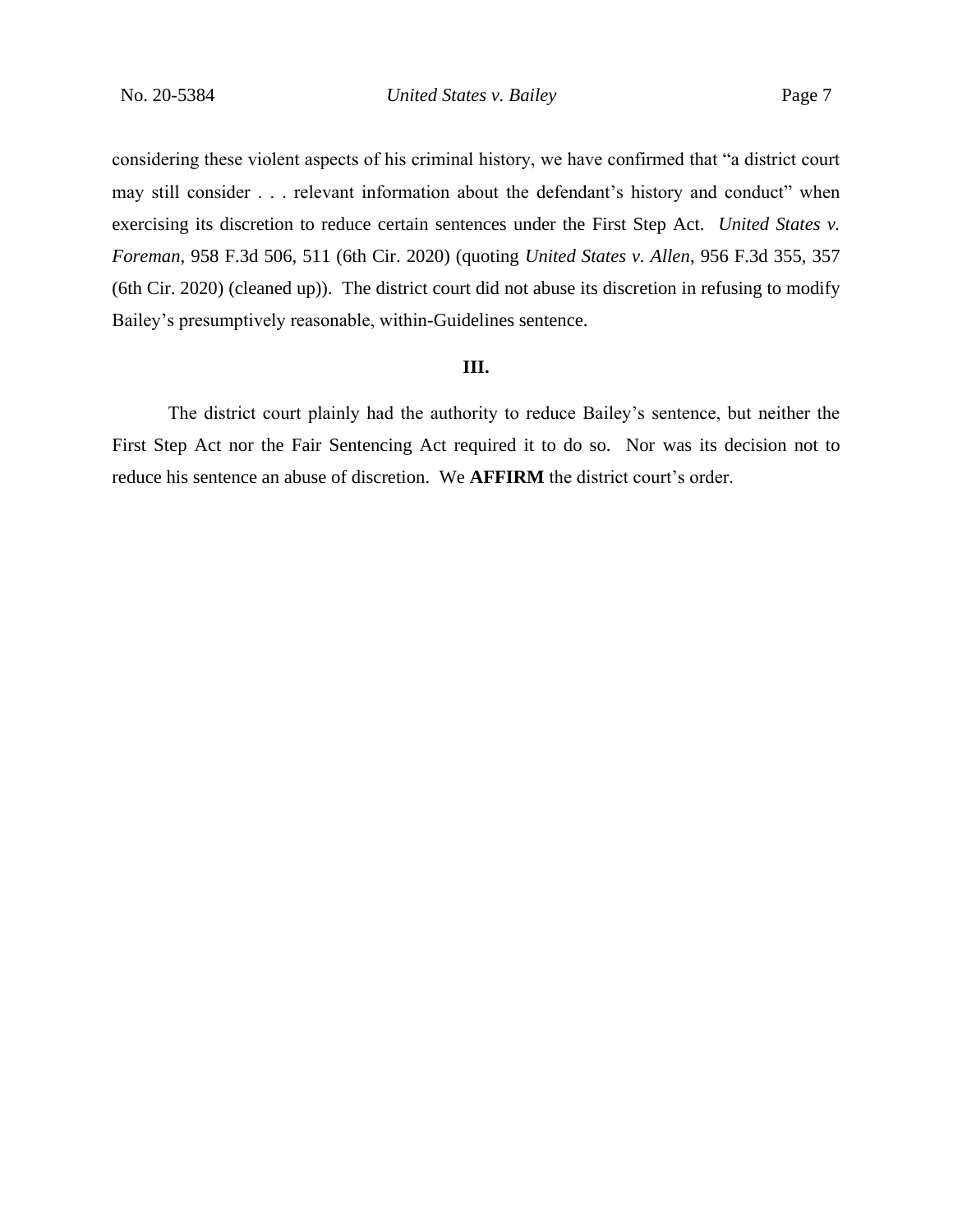# **CONCURRENCE** \_\_\_\_\_\_\_\_\_\_\_\_\_\_\_\_\_

\_\_\_\_\_\_\_\_\_\_\_\_\_\_\_\_\_

RONALD LEE GILMAN, Circuit Judge, concurring. At the end of the day, I reluctantly concur in the lead opinion's analysis. But I write separately to explain why I find the proceduralreasonableness question to be such a close call.

The essential problem in this case is the very brevity of the district court's decision. In considering whether to reduce Bailey's sentence under the First Step Act, the court held no hearing and thus produced no transcript. Its entire reasoning is set forth in the following two sentences from the one-page form order that the court entered on March 27, 2020:

[T]he First Step Act's provisions did not affect defendant's guideline range as a career offender, so even after a sentence reduction pursuant to the First Step Act, his guideline range would remain 360 months' to life imprisonment. . . . While the Court commends defendant for his incident/discipline-free history and completion of drug education classes, the Court does not find that defendant's conduct while incarcerated provides a sufficient basis for reducing defendant's sentence considering his categorization as a career offender and the fact that defendant's sentence already reflects a term of imprisonment at the low-end of the guideline range.

The key question is whether this explanation is procedurally reasonable.

## **I. This court's caselaw on procedural reasonableness**

A bit of background might prove helpful here. One could be forgiven for describing our precedents regarding the procedural requirements for deciding First Step Act motions as less than clear. We have told the district courts that "necessary review—at a minimum—includes an accurate calculation of the amended guidelines range at the time of resentencing and thorough renewed consideration of the [18 U.S.C.] § 3553(a) factors." *United States v. Boulding*, 960 F.3d 774, 784 (6th Cir. 2020). But we have also said that a district court's bare recitation that it "had taken into account the [§ 3553(a)] factors . . . is often enough." *United States v. Barber*, 966 F.3d 435, 439 (6th Cir. 2020) (citations and internal brackets omitted); *see also United*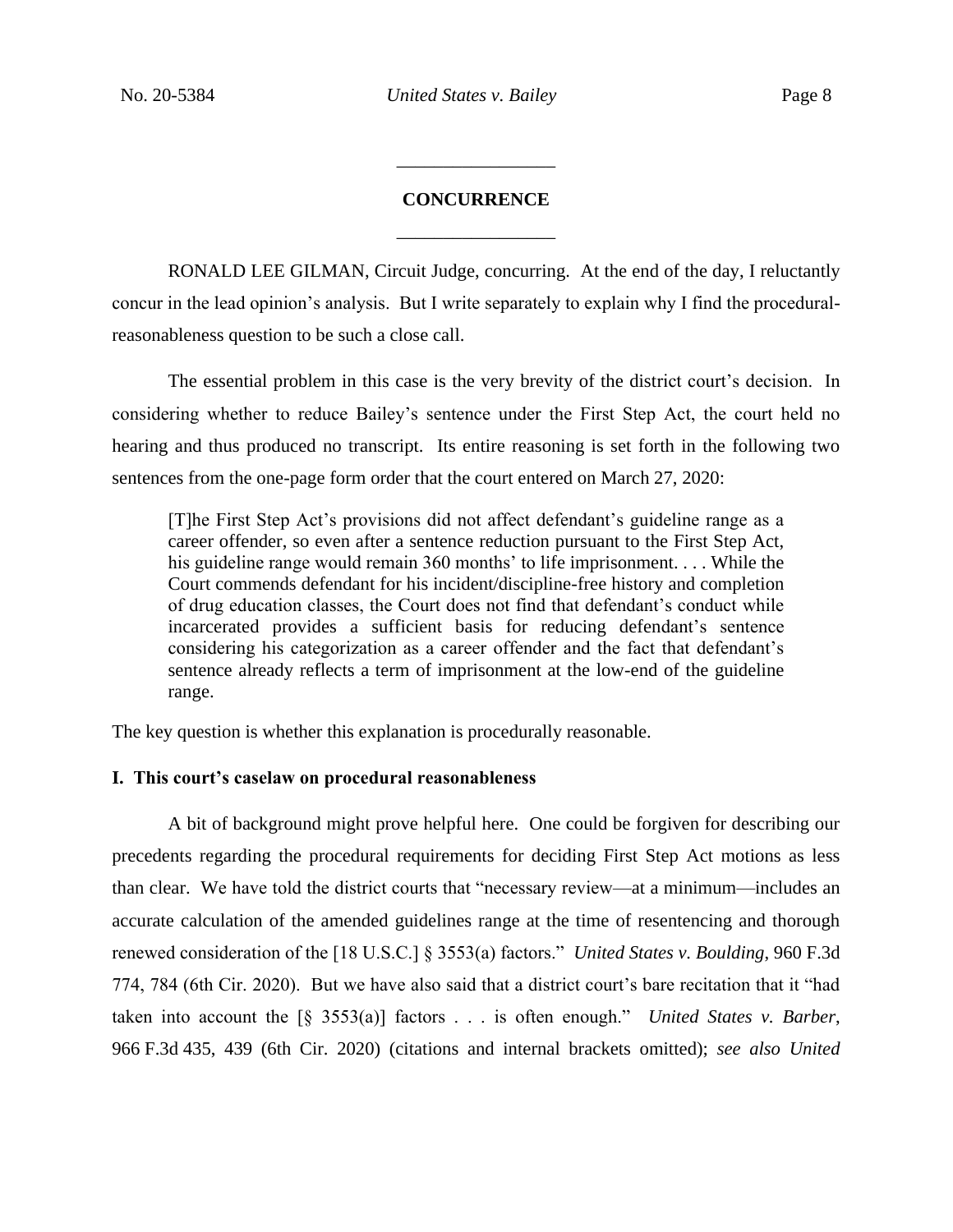*States v. Michael*, 836 F. App'x 408, 413 (6th Cir. 2020) (concluding that a one-sentence form order was sufficiently thorough).

We have also cautioned that a "district court need not respond to every sentencing argument" so long as "the record as a whole [] indicate[s] the reasoning behind the court's sentencing." *Id*. at 412 (citing *Rita v. United States*, 551 U.S. 338, 356–59 (2007)). But we have reversed a district court's "reasoned opinion" denying a sentence reduction, even though we agreed with its overall analysis, because the court did not mention the defendant's argument regarding his post-conviction conduct. *United States v. Williams*, 972 F.3d 815, 816, 817 (6th Cir. 2020).

Finally, we have explained that "[w]hen considering the adequacy of the district court's explanation for its decision regarding a sentencing modification, we consider the record both for the initial sentence and the modified one." *Id*. at 817 (citing *Chavez-Meza v. United States*, 138 S. Ct. 1959, 1967–68 (2018)). But we have also held on multiple occasions that courts may not rely on the original balancing of the § 3553(a) factors without conducting a renewed consideration of those factors, as *Boulding* requires. *United States v. Ross*, 858 F. App'x 840, 842 (6th Cir. 2021); *United States v. Domenech*, 819 F. App'x 341, 344 (6th Cir. 2020).

Although much of this caselaw appears to be contradictory, I perceive two guiding principles that can be divined from these cases. The first is that a court's order will not be deemed insufficiently thorough based on length alone. *See, e.g.*, *Michael*, 836 F. App'x at 413 (rejecting the defendant's argument "that the district court abused its discretion because its explanation of his sentence reduction was too short"). But the record must show that the district court considered the defendant's properly raised mitigation arguments regarding the reconsideration of the § 3553(a) factors, which means that the court must address—either explicitly or implicitly—arguments that were not addressed at the initial sentencing. *Compare Williams*, 972 F.3d at 817 (concluding that the district court's failure to mention the defendant's argument regarding his post-conviction conduct warranted vacatur because "that conduct by definition occurred after his initial sentencing in 2005, which means that neither the record for his initial sentence nor for his First Step Act motion provides us any indication of the district court's reasoning as to that [argument]"), *with United States v. Smith*, 958 F.3d 494, 501 (6th Cir.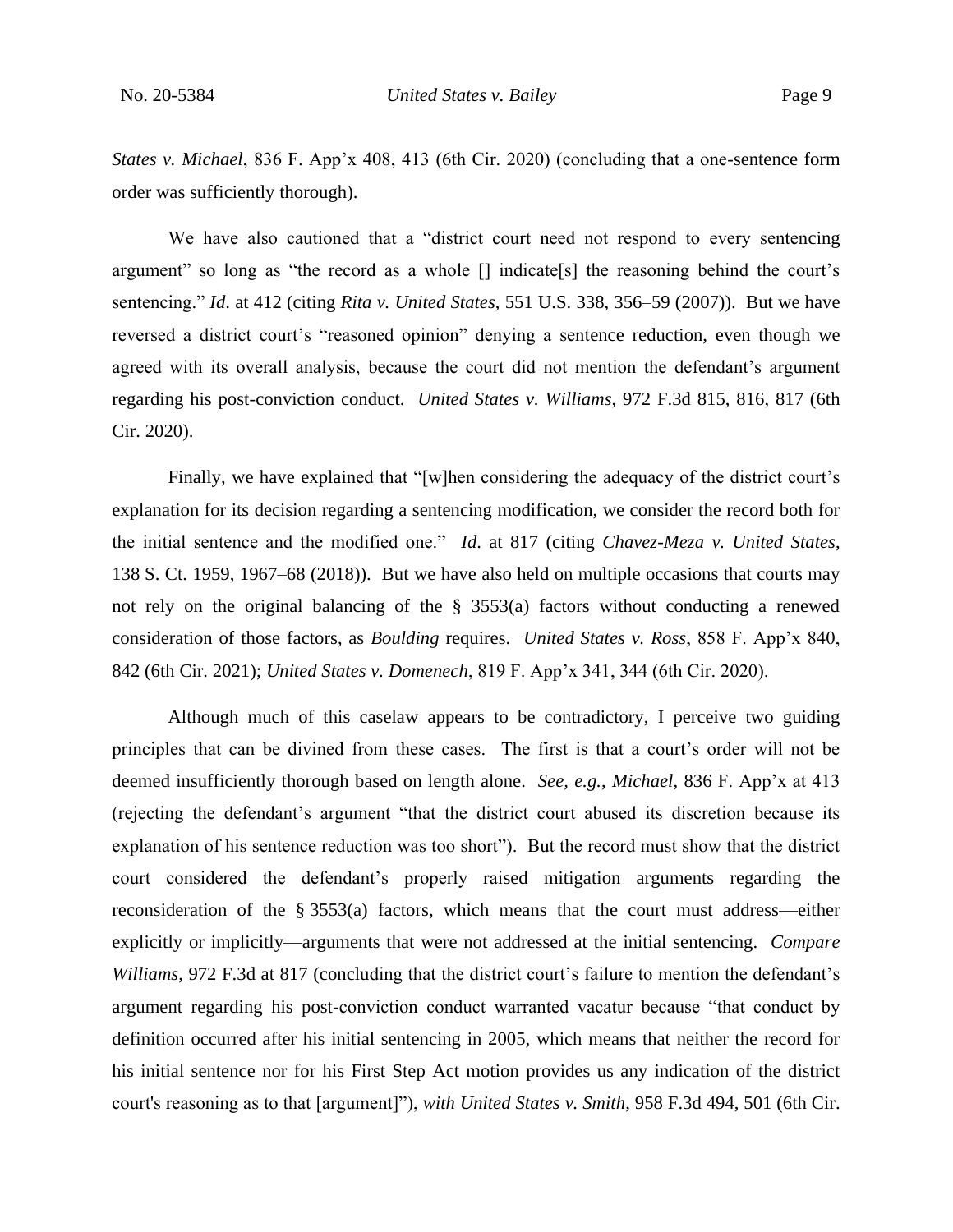2020) (approving a one-sentence form order denying a reduction in sentence and noting that "[t]here was not anything more the district court needed to say to impose a sentence at the bottom of the Guidelines, with the benefit of the earlier sentencing transcript, and presented with no new mitigation arguments"). We therefore look to the record of the initial sentencing only insofar as it is necessary to determine what the district court considered in deciding whether to modify a sentence under the First Step Act.

The second guiding principle is based on the unique procedural characteristics of First Step Act cases. As was the case here, "[t]he judges considering First Step Act motions will frequently not be the original sentencing judges because of the length of sentences in crackcocaine and cocaine-base cases." *United States v. Allen*, 956 F.3d 355, 358 (6th Cir. 2020). And "because the original sentences in these cases were largely dictated by the high mandatory minimums, defense counsel may have prioritized or raised different arguments than he or she would have if the defendant had been subject to a lower mandatory minimum sentence or no mandatory minimum at all." *Id*. (citation omitted). This heightens the importance of ensuring that district courts address any new mitigation arguments when deciding First Step Act motions.

### **II. Application of the law to the present case**

Applying the aforementioned principles here, the district court's order denying Bailey's motion for a reduced sentence under the First Step Act was just barely reasonable from a procedural viewpoint. Bailey raised three new mitigation arguments relating to the reconsideration of the § 3553(a) factors: (1) the disparity between his sentence and the sentences currently being meted out for the same offense; (2) his diminishing likelihood of recidivism; and (3) his spotless prison record and pursuit of educational opportunities.

The district court addressed only the third argument in its brief order, but the other two specific arguments advanced by Bailey did not require a direct response because, for the reasons explained below, they were not required to be considered in the court's sentencing decision. *See United States v. Perez-Rodriguez*, 960 F.3d 748, 753 (6th Cir. 2020) (explaining that "procedural review of a sentence concerns the propriety of the factors that go into a sentence").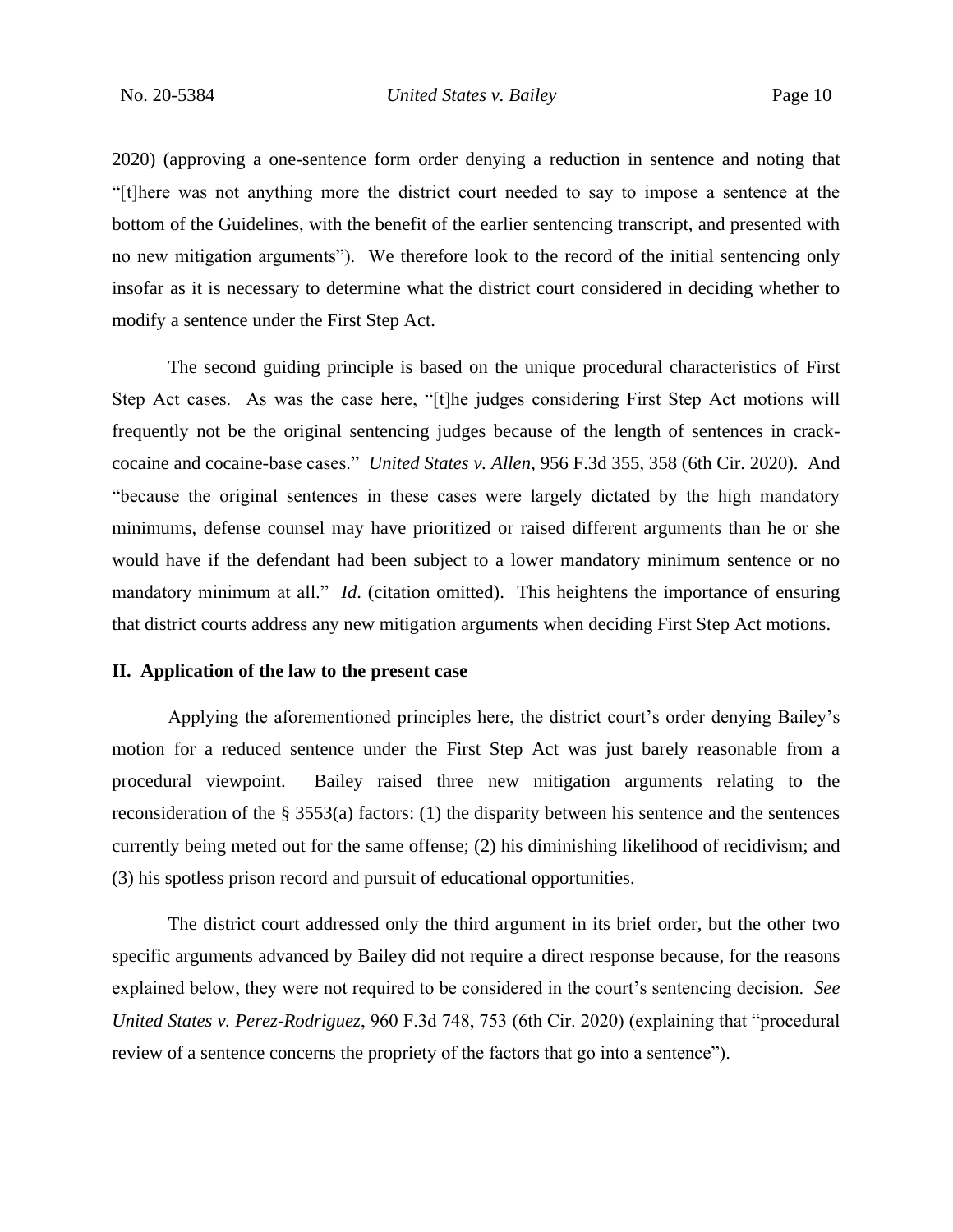Bailey's first argument was that the district court erred in failing to consider data contained in a 2016 report by the United States Sentencing Commission, which showed that "mixed category" career offenders (i.e., career offenders like Bailey who have committed both drug-trafficking and violent crimes) regularly receive below-Guidelines sentences. He did not raise his sentencing-disparity argument before the district court, so we review that argument under the plain-error standard. *See United States v. Sherill*, 972 F.3d 752, 769, 770 (6th Cir. 2020).

At oral argument, Bailey contended that even though he did not raise this argument to the district court, that court was required to consider the Sentencing Commission's data in its consideration of unwarranted sentencing disparities, which is a § 3553(a) factor. *See* 18 U.S.C. § 3553(a)(6). "But nowhere have we required a district court to consult the Sentencing Commission's collected data before issuing a sentence." *United States v. Hymes*, 19 F.4th 928, 935 (6th Cir. 2021). Although we have *permitted* courts to consider research compiled by the Sentencing Commission, *United States v. Blackman*, 678 F. App'x 400, 401 (6th Cir. 2017), "we have never adopted the view that district courts *must* consider national sentencing statistics, whether when entering a within-Guidelines sentence or one that falls outside the Guidelines range[,]" *Hymes*, 19 F.4th at 936 (emphasis in original).

We recently "expressly reject [ed] imposing such a requirement on district courts" because, to do so, "would elevate the Commission's statistical data over the text of the Guidelines themselves." *Id*.; *see also United States v. Barcus*, 892 F.3d 228, 235 (6th Cir. 2018) ("[C]hanging the Guidelines to correspond to new empirical data is in the hands of the Commission, not this court."). The Guidelines themselves are meant to help maintain national uniformity in sentences, so "by initially and correctly determining what [Bailey]'s advisory Guidelines range would be, the [district] court necessarily . . . took account of the national uniformity concern embodied in § 3553(a)(6)." *United States v. Houston*, 529 F.3d 743, 752 (6th Cir. 2008).

Bailey's recidivism argument is also based largely on data from the Sentencing Commission that, according to him, shows (1) that career offenders with mixed criminal histories of both drug and violent offenses do not reoffend at a rate greater than those sentenced under the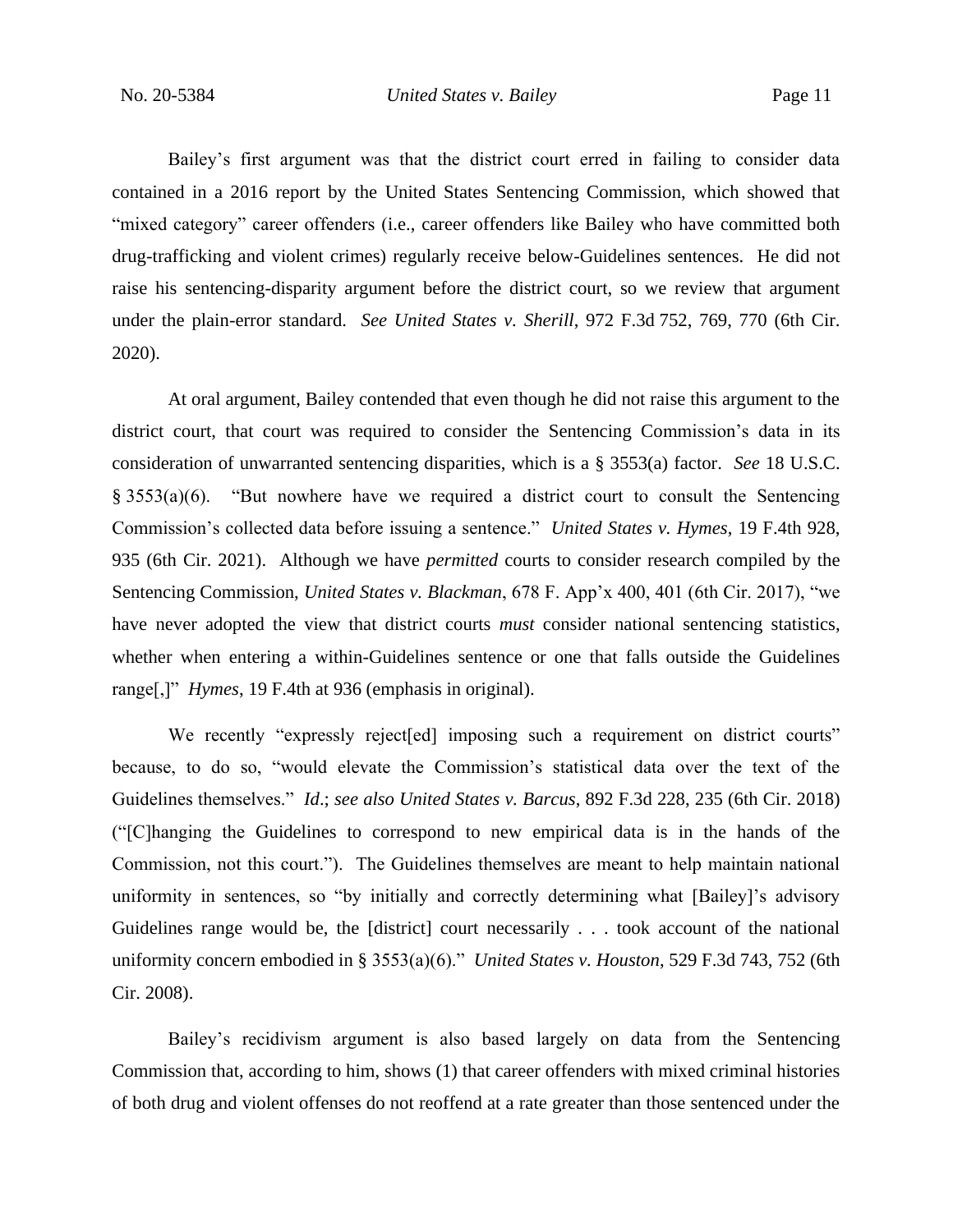ordinary drug Guidelines; and (2) that the average rate of rearrest for federal offenders drops sharply after age 45, including for those convicted of drug offenses.As with the sentencingdisparity data, the district court was not required to consider this data "because the Commission's writings do not have the force of law." *United States v. Michael*, 836 F. App'x 408, 413 (6th Cir. 2020) (collecting cases). "The district court was thus under no obligation to respond directly to the Commission's stud[ies]." *Id*.

On the other hand, Bailey's argument regarding his post-conviction conduct was directly addressed by the district court. But there is one significant problem: the district court makes no mention of 18 U.S.C. § 3553(a). This fact arguably distinguishes this case from the many others in which we have approved very brief orders denying relief under the First Step Act because the orders in those cases explicitly stated that the district court considered the § 3553(a) factors. *See, e.g.*, *United States v. Smith*, 958 F.3d 494, 501 (6th Cir. 2020).

The government argues that this fact is immaterial because the district court could consider the record from the initial sentencing, where the court analyzed the § 3553(a) factors in detail. I find that argument unpersuasive, however, because the resentencing judge was different from the initial sentencing judge and, as the government conceded at oral argument, there is nothing in the record suggesting that the resentencing judge actually considered anything from the initial sentencing. The circumstances here are therefore materially different from those in *Chavez-Meza v. United States*, 138 S. Ct. 1959, 1967 (2018), where the Supreme Court held that the record from the defendant's initial sentencing could be considered in determining whether a district court adequately explained its sentence-modification decision.

In *Chavez-Meza*, the Supreme Court explained that the same judge had sentenced the defendant originally, so the record from the initial sentencing reflected the judge's beliefs at the time and "shed[] light" on why the court decided to modify the sentence. *Id*. Not so in this case because the resentencing judge differed from the initial sentencing judge. The record as a whole might contain evidence supporting a particular sentencing decision, but that is irrelevant to the procedural-reasonableness inquiry if there is no indication that the district court actually considered such evidence in making its decision. *See United States v. Gale*, 468 F.3d 929, 940 (6th Cir. 2006) (explaining that where "a defendant's argument and supporting evidence presents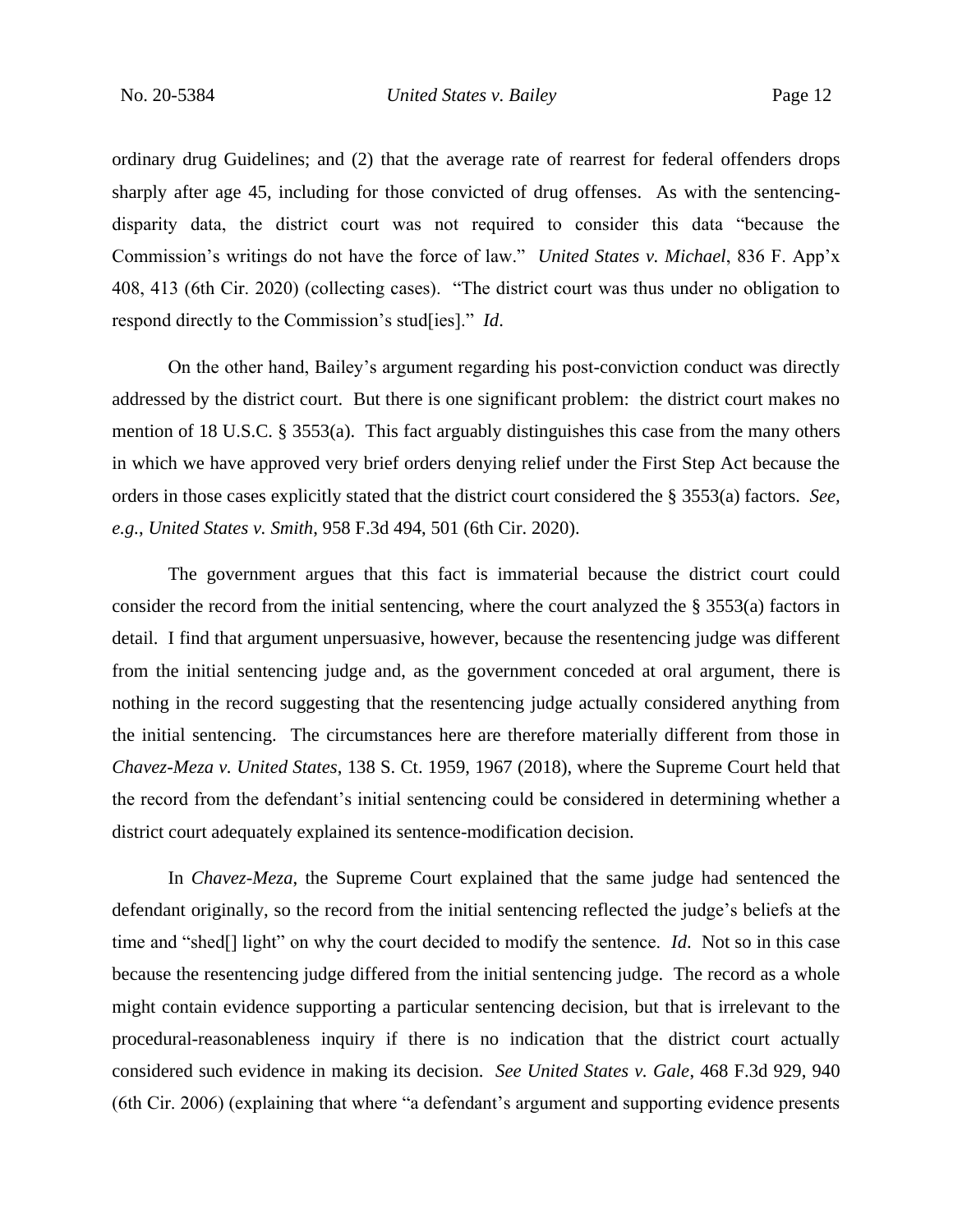an arguably meritorious claim for a lesser sentence, but there is little to suggest that the district court actually considered it, then remand may be appropriate").

Nevertheless, we have in at least one instance affirmed a district court's order that did not explicitly state that it had considered the § 3553(a) factors. *See United States v. Boyd*, 835 F. App'x 88, 93 (6th Cir. 2020). We, in fact, explicitly rejected the defendant's argument in *Boyd* that the district court procedurally erred "by not expressly stating that it had in fact considered the § 3553(a) factors." *Id*. That was because the district court's stated reasons for denying the sentence reduction showed that the court had considered and addressed many of the factors, just not explicitly. *Id*.

So too here. The district court's resentencing order addresses the Guidelines range and the only new mitigation argument that the court was required to respond to: Bailey's postconviction conduct."[E]vidence of postsentencing rehabilitation may be highly relevant to several of the § 3553(a) factors." *Pepper v. United States*, 562 U.S. 476, 491 (2011). Specifically, the evidence of Bailey's post-conviction conduct that was considered by the district court "provide[d] the most up-to-date picture of [Bailey]'s 'history and characteristics'" under § 3553(a)(1). *Id*. at 491 (citation omitted).

The district court declined to reduce Bailey's sentence because of his status as a career offender and because he had already received a sentence at the low end of the applicable Guidelines range. These considerations show that the court considered "the kinds of sentence and the sentencing range established for . . . the applicable category of offense committed by the applicable category of defendant as set forth in the guidelines." 18 U.S.C.  $\S 3553(a)(4)(A)$ . And "the district judge did consider national uniformity [under  $\S$  3553(a)(6)] because the judge determined what the Sentencing Guidelines range would be, a guidelines range that considers the criminal conduct at issue as well as the criminal history of the defendant." *United States v. Simmons*, 501 F.3d 620, 626 (6th Cir. 2007). I am therefore reasonably satisfied that the district judge here did indeed consider the § 3553(a) factors in denying Bailey's motion for a sentence reduction. *See United States v. Banks*, 722 F. App'x 505, 511 (6th Cir. 2018) ("[N]ot all § 3553(a) factors are important in every sentencing; often one or two prevail, while others pale."